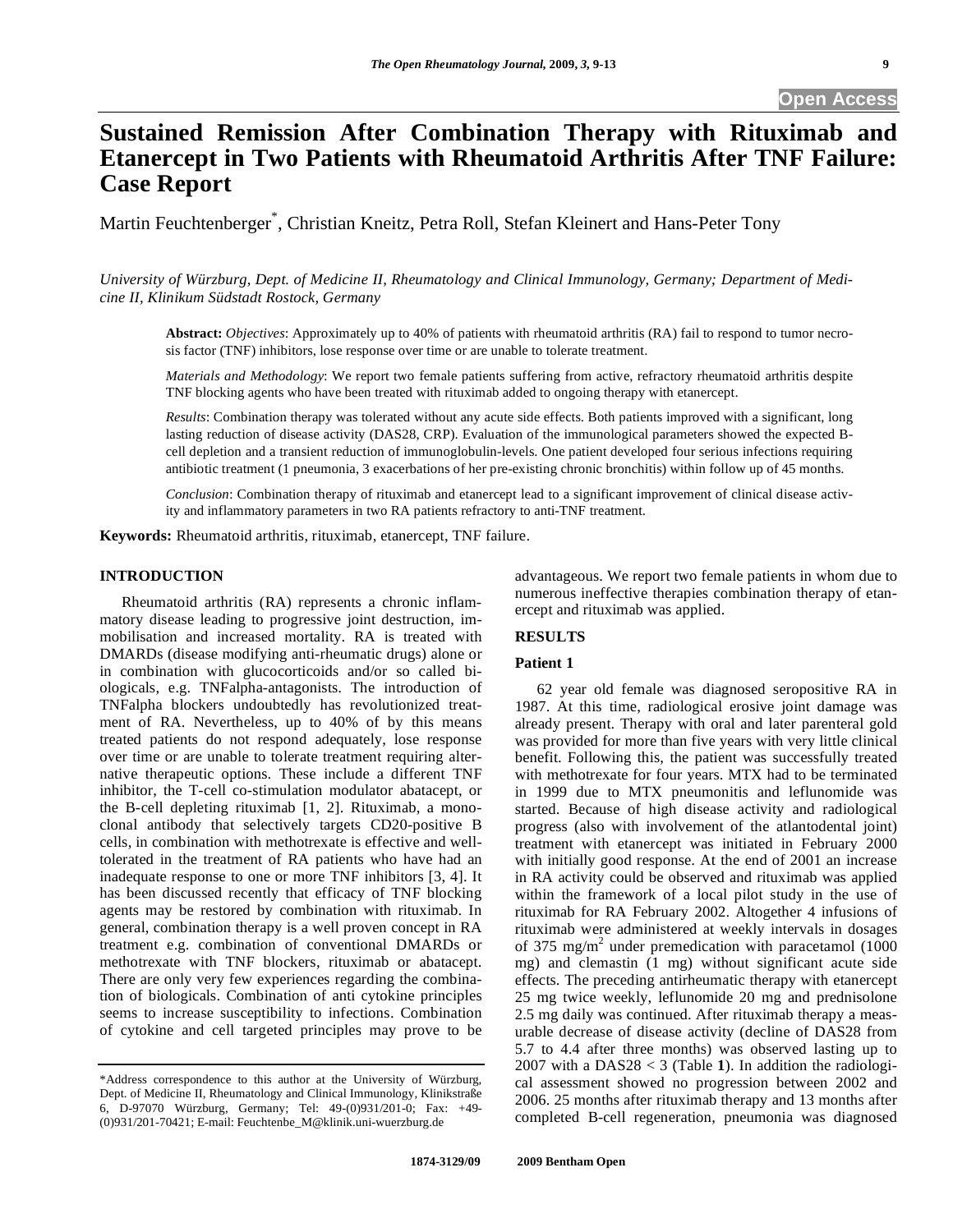and treated successfully with antibiotics. In november 2004 (34 months after rituximab), october 2005 (45 months after rituximab) and january 2006 (48 months after rituximab), acute bronchitides as infective exacerbations of the patients known chronic bronchitis occurred and were successfully treated. No opportunistic infection occurred at all. The patient was retreated with rituximab in 2008 due to increasing disease activity with radiological progress compared to 2006. Etanercept was stopped. Five months after retreatment with rituximab clinical remission could be documented (DAS28 1.9).

## **Patient 2**

 A 33 year old female patient was diagnosed a seropositive RA in 1986. Comorbidities in this patient include a successfully treated mammary carcinoma in 1990, osteoporosis and hypercholesteremia. RA treatment so far included Chloroquin (thrombocytopenia), gold parenterally (thrombocytopenia), sulfasalazine (ineffectiveness), methotrexate (mucositis) and leflunomide (ineffectiveness). Etanercept as monotherapy was started in 2000 (2x25 mg/week) with clinical improvement and only minimal residual disease activity. Due to increasing disease activity with destructive arthritis in the left elbow and right wrist joints treatment with rituximab within the framework of a monocentric pilot study was applied in 5/2002 (treatment protocol see above) while therapy with etanercept was continued. The patient improved significantly and the general clinical activity parameters decreased (Table **1**). Only a single synovialitis in the left elbow joint persisted, so that local therapy with glucocorticoids as well as consecutive synovectomy of the left elbow joint were done in February 2004. Under continued etanercept treatment, the patient stayed in remission without radiological progress between 2002 and 2005. Relevant infectious complications or opportunistic infections did not occur at any time. Radiological assessment in 2008 revealed a slight progress of erosions in two MTP joints without any change for the hands while clinical remission (DAS28 1.8) persisted under etanercept monotherapy.

#### **Immunological Parameters**

 In both patients sufficient IgG antibody titers against tetanus, mumps, measles, rubella, Epstein-Barr, cytomegalo and herpes virus 1 and 2 prior to commencing rituximab therapy could be detected (data not shown). These antibody titers did not show a falling tendency after rituximab therapy (45 months observation period). Rheumatoid factor (RF) dropped significantly in both patients. In patient 1, minimal values of 20% compared to baseline were measured after 15 months. In patient 2, minimal values of 59% were reached after 9 months (Table **1**). While in patient 1 RF stayed lowered for even 45 months, the rheumatoid factor increased to initial values in patient 2 in the course of time.

 In patient 1 immunoglobulins G, A and M levels (Table **1**) showed only a transitory drop of IgG levels below the normal range 6 months after RTX therapy. IgM and IgA dropped slightly, but remained within the normal range. Patient 2 showed no relevant variations regarding IgG and IgA levels.

After therapy a complete depletion of  $CD19<sup>+</sup>$  B cells was observed in both patients (Fig. **1**). This lasted for eight months in patient 1, and 10 months in patient 2. Patient 1 already showed a complete numeric regeneration of CD19<sup>+</sup> B-cells within 12 months after rituximab. In patient 2, the starting level of CD19<sup>+</sup> B-cells was reached after 16 months. During the regeneration phase, the CD27-IgD<sup>+</sup> naive B cells increased continuously (data not shown) and represented the numerically dominant population in the peripheral B-cell pool two years after rituximab. In contrast, CD19<sup>+</sup>CD27<sup>+</sup> memory B cells stayed suppressed (Fig. **1**). B cell regeneration was not accompanied by an increase in disease activity.

**Table 1. Clinical and Laboratory Parameters After One Cycle of Rituximab (RTX) with Ongoing Etanercept Treatment: DAS28, IgG, IgA, IgM and Rheumatoid Factor (RF); Values Below the Normal Range are Grey (Values in % Compared to the Starting Level)** 

| Patient 1               |              |           |            |           |            |            |
|-------------------------|--------------|-----------|------------|-----------|------------|------------|
| <b>Months after RTX</b> | $\mathbf{0}$ | 3         | 6          | 9         | 15         | 45         |
| <b>DAS28</b>            | 5,7          | 4,4       | 4,4        | 4,8       | 3,5        | 2,13       |
| $IgG (690-1600 mg/dl)$  | 884          | 835 (94)  | 671 (76)   | 690 (78)  | 909 (103)  | 877 (99)   |
| $IgA (70-370 mg/dl)$    | 283          | 250 (88)  | 197 (70)   | 210 (74)  | 244 (86)   | 301 (106)  |
| $IgM (40-240 mg/dl)$    | 138          | 104(75)   | 72 (52)    | 87(63)    | 76 (55)    | 91 (66)    |
| RF(U/I)                 | 267          | 139 (52)  | 127(48)    | 62(23)    | 54 (20)    | 123(46)    |
| Patient 2               |              |           |            |           |            |            |
| <b>Months after RTX</b> | $\mathbf{0}$ | 3         | 6          | 9         | 12         | 45         |
| <b>DAS28</b>            | 5            | 3,9       | 3,3        | 2,58      | 2,44       | 2,78       |
| $IgG (690-1600 mg/dl)$  | 1100         | 1180(107) | 1100 (100) | 1100(100) | 1200 (109) | 1345 (122) |
| $IgA (70-370 mg/dl)$    | 228          | 260(114)  | 246 (108)  | 261 (114) | 300 (130)  | 309 (135)  |
| $IgM (40-240 mg/dl)$    | 66           | 59 (90)   | 49 (79)    | 59 (90)   | 53 (80)    | 48 (76)    |
| RF(U/I)                 | 174          | 131 (75)  | 107(61)    | 103(59)   | 136 (78)   | 172 (99)   |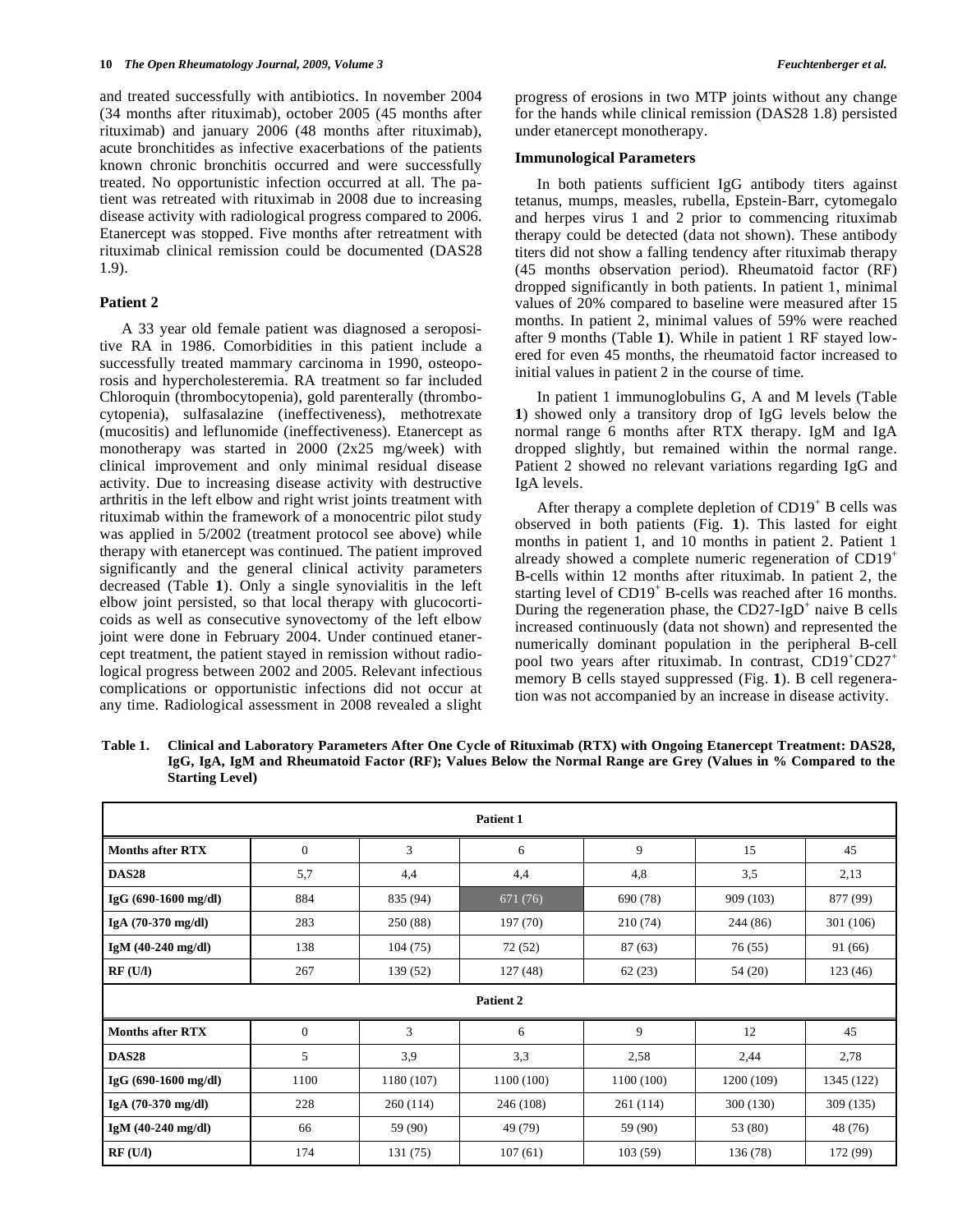



**Fig. (1).** Reconstitution of B cells after one cycle of rituximab (RTX) with ongoing etanercept treatment.

## **DISCUSSION**

 The efficacy of TNF-alpha blockers for rheumatoid arthritis therapy is very well proven in clinical studies and daily praxis. Nevertheless, approximately 40% of patients with RA treated with TNF inhibitors do not respond well or

fail to respond in the course of time. Meanwhile there are some new biological agents having been approved for TNF refractory patients like abatacept or rituximab. Only a limited number of patients treated by this means showed a clinically relevant improvement of disease activity in the situation of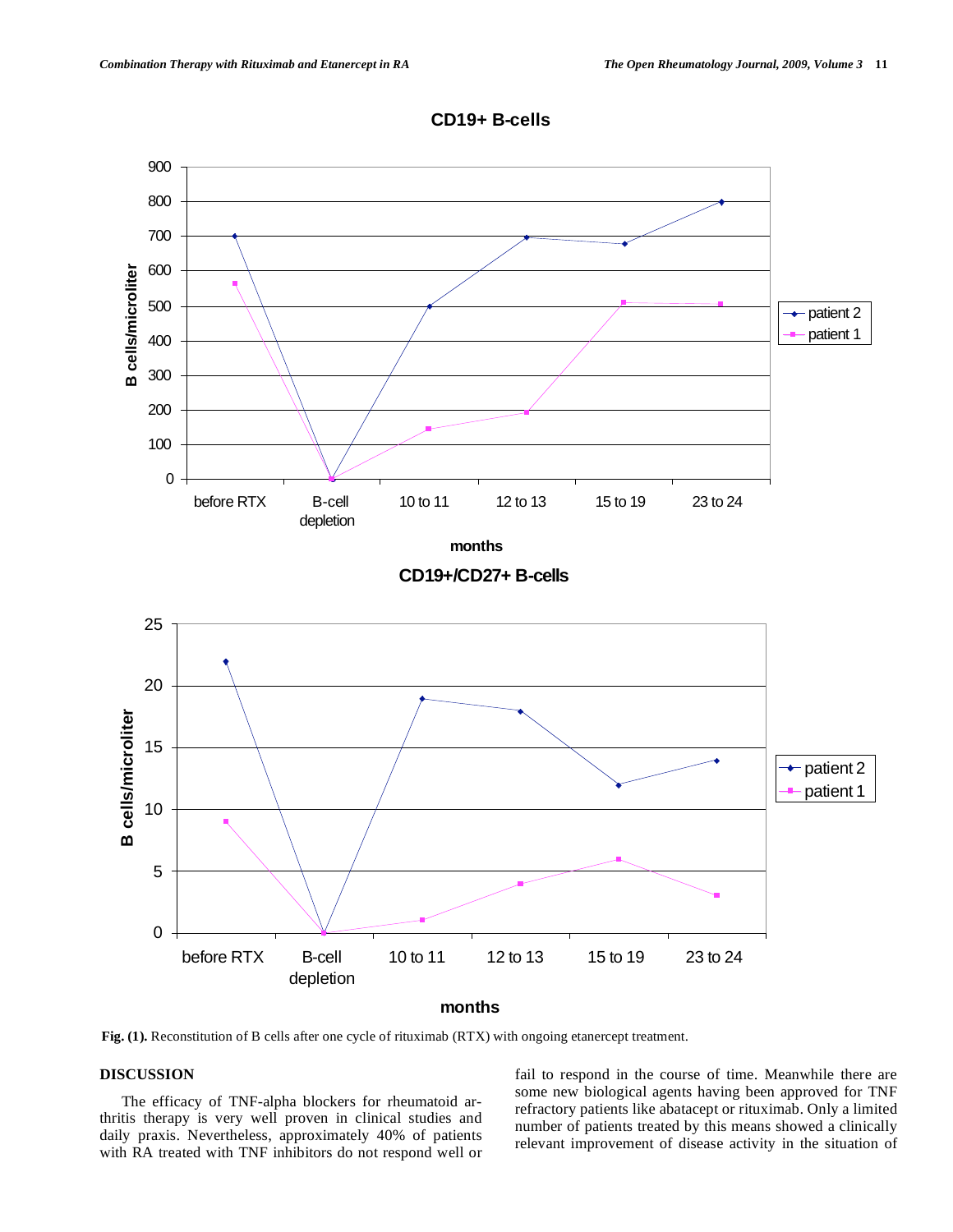TNF failure like ACR50 and 70 response [4-7]. Combination therapy therefore may be an option. In general combination therapy is an important and well proven treatment concept in RA and was validated for various substances in clinical studies e.g. combination of conventional DMARDs [8] or combination of methotrexate with TNF-alpha blockers, abatacept or rituximab. On the other hand, there are also data on combination of TNF blocking agents with the costimulation blocker abatacept or anakinra leading to a significant increased infection rate [7, 9]. Therefore this combination currently is not recommended.

 Combination of a cytokine blocking agent like etanercept and a cell targeted agent like rituximab may have advantages in that respect. The combination of the B-cell depleting antiCD20 antibody rituximab and etanercept in our two patients showed a clinically relevant improvement measured by DAS28, CRP and radiological assessment leading to low disease activity in both patients up to 45 months after initiation of combination therapy. Our data so far are in congruence with data for six patients treated with etanercept and rituximab which have been recently presented (abstract) at the EULAR 2008. A significant reduction in disease activity measured by DAS28 and CRP six months after combination of rituximab and etanercept in these six patients being refractory to etanercept alone was shown, suggesting the superiority of the combination therapy with rituximab [10]. No significant increase in infections and no opportunistic or fatal infections could be observed. Of course, due to the lack of controlled trials, from data available up to now it cannot be proved combination of etanercept and rituximab leading to a synergistic effect in terms of efficacy. Response observed so far could also be attributed to the shift to rituximab per se.

 Meanwhile there are also some data available on the safety aspect of a biological combination therapy with rituximab and other biological agents presented at the ACR 2008 (abstract). 185 patients within a safety follow up programme of patients who have been treated at least once with rituximab within an international trial programme were allowed to be treated with another biological agent in the following (n = 150 TNF blocking agents, n = 25 abatacept, anakinra or natalizumab) [11]. There was no significant difference in the rate of serious infections after initiation of the second biologic agent (5.49/100pty) compared to the observational period before (6.99/100pty). Serious infections were defined as infections that required intravenous antibiotics or met the regulatory criteria for a serious adverse event like hospitalization, prolongation of an existing hospitalization or immediately life-threatening infections. The median period under review was 186 patient years before and 182 patient years after initiation of the second biological agent. The time of onset (median 7 months after initiation of the second biological agent) or the sort of infections under combination therapy did not show specific characteristics but was more or less typical for RA patients in general (urinary tract infections, pneumonia, bronchitis or gastroenteritis). The infectious complications in our case report (patient 1) were also typical for the patient who was at risk due to her pre-existing chronic pulmonary disease. The infectious complications are unlikely linked to combination therapy of rituximab and etanercept since the onset of infection took place after B cell regeneration was completed and IgG levels have returned to the normal range. Nevertheless, patients

with comorbidities like COPD probably may need special surveillance within such concepts.

 Both patients showed a significant drop in IgM levels up to 48% (patient 1) and 24% (patient 2), respectively, compared to baseline levels without values below the normal range. Such changes are known from larger patient collectives after rituximab therapy and are evidently not linked to heightened risk of infection [3]. In patient 1, there was a transient reduction in IgG by more than 20%, which barely lay below the normal range. At the onset of pneumonia, IgG levels have had normalised for several months. Due to the limited time of IgG reduction as well as the very slight IgM reduction months before the infections occurred, a direct relation to the described respiratory tract infections initially appears unlikely. Additionally B cell count and even overall memory B cell count has had normalized for more than 20 months. Regeneration of B-cells in our two patients was mainly carried out by CD27-IgD naive B while  $CD19^{\dagger}CD27^{\dagger}$  memory B cells stayed suppressed. The immunological parameters in our patients with rituximab and etanercept combination therapy did not differ from the data published for rituximab/MTX therapy so far [12].

### **CONCLUSION**

 Our case report shows that the combination of rituximab and etanercept was feasible and lead to a clinically relevant and long lasting improvement in disease activity in two patients with RA refractory to anti-TNF treatment alone. No acute side effects or opportunistic infections could be detected. The combination of rituximab and etanercept therefore maybe a therapeutical option for patients with TNF failure. To address this, there is an obvious need for further studies to secure the casuistically observed good efficacy and compatibility of the TNF blocking agent etanercept with rituximab.

## **REFERENCES**

- [1] Paleolog E. The therapeutic potential of TNF-alpha blockade in rheumatoid arthritis. Expert Opin Investig Drugs 2003; 12(7): 1087-95.
- [2] Wolbink GJ, Vis M, Lems W, *et al*. Development of antiinfliximab antibodies and relationship to clinical response in patients with rheumatoid arthritis. Arthritis Rheum 2006; 54(3): 711-5.
- [3] Edwards JC, Szczepanski L, Szechinski J, *et al*. Efficacy of B-celltargeted therapy with rituximab in patients with rheumatoid arthritis. N Engl J Med 2004; 350(25): 2572-81.
- [4] Emery P, Fleischmann R, Filipowicz-Sosnowska A, *et al*. The efficacy and safety of rituximab in patients with active rheumatoid arthritis despite methotrexate treatment: results of a phase IIB randomized, double-blind, placebo-controlled, dose-ranging trial. Arthritis Rheum 2006;  $54(\overline{5})$ : 1390-400.
- [5] Gomez-Reino JJ, Carmona L. Switching TNF antagonists in patients with chronic arthritis: an observational study of 488 patients over a four-year period. Arthritis Res Ther 2006; 8(1): R29.
- [6] Hyrich KL, Lunt M, Watson KD, Symmons DP, Silman AJ. Outcomes after switching from one anti-tumor necrosis factor alpha agent to a second anti-tumor necrosis factor alpha agent in patients with rheumatoid arthritis: results from a large UK national cohort study. Arthritis Rheum 2007; 56(1): 13-20.
- [7] Genovese MC, Becker JC, Schiff M, *et al*. Abatacept for rheumatoid arthritis refractory to tumor necrosis factor alpha inhibition. N Engl J Med 2005; 353(11): 1114-23.
- [8] O'Dell JR, Haire CE, Erikson N, *et al*. Treatment of rheumatoid arthritis with methotrexate alone, sulfasalazine and hydroxychloroquine, or a combination of all three medications. N Engl J Med 1996; 334(20): 1287-91.